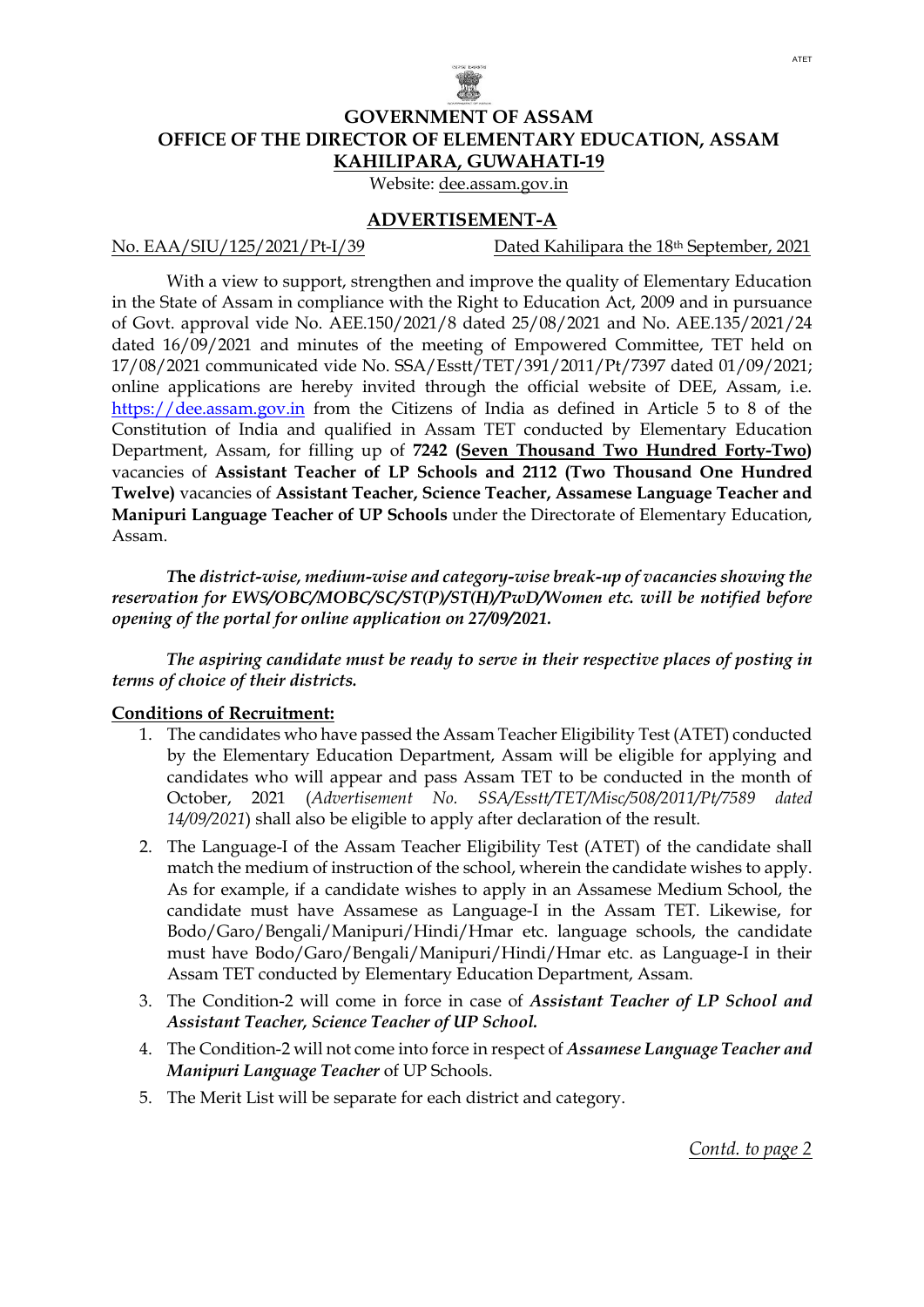- 6. A candidate must not be less than 18 years of age and not more than 40 years for unreserved category, 42 years for Ex-Servicemen, 43 years for OBC/ MOBC and 45 years for SC/ ST(P)/ST(H) and 50 years for Persons with Disability (PwD), as on **1st January, 2021** as per Govt. Office Memorandum vide No. ABP.6/2016/51 Dated 02/09/2020 read with the corrigendum vide No. ABP.6/2016/52 Dated 20/02/2021.
- 7. There will be reservation/ relaxation for Economically Weaker Sections (EWS) as per Govt. notification vide No. ABP.07/2019/3 Dated 02/02/2019 and No. ABP.07/2019/16 Dated 31/12/2019.
- 8. There will be reservation of vacancies for women as per "The Assam Women (Reservation of vacancies in services and posts) (Amendment) Act. 2010".
- 9. No person having more than two living children on or after 01/01/2021 from a single or multiple partners shall be eligible for appointment as per the Govt. policy on Small Family Norms, the Guidelines contained in the Notification No. ABP.69/2019/17 dated 06/11/2019 and No. ABP.69/2019/18 dated 16/11/2019.
- 10. The candidate shall submit the declaration at the time of online application as per the provisions contained in the Notification No. ABP.69/2019/17 dated 06/11/2019 and No. ABP.69/2019/18 dated 16/11/2019. The required declaration shall be filled up and signed by the candidates during submission of online application.
- 11. The eligible candidates shall apply online in the official website of DEE, Assam, i.e. [https://dee.assam.gov.in](https://dee.assam.gov.in/) as follows:

|                                                                                                          | Midnight of 27/09/2021                                                                                        |  |
|----------------------------------------------------------------------------------------------------------|---------------------------------------------------------------------------------------------------------------|--|
| For the candidates who have already<br>a)<br>qualified in Assam TET                                      | tο                                                                                                            |  |
|                                                                                                          | Midnight of 27/10/2021                                                                                        |  |
| b) For the candidates who qualifies in the<br>Assam TET to be conducted in the month of<br>October, 2021 | From the Date of<br>Declaration of Result of<br>Assam TET to be<br>conducted in the month<br>of October, 2021 |  |
|                                                                                                          | tο                                                                                                            |  |
|                                                                                                          | Midnight of 31/12/2021                                                                                        |  |
| c) No offline application will be accepted in this regard.                                               |                                                                                                               |  |

- 12. The Online Application and documents submitted by the candidate will be verified using modern technology with the help of DigiLocker, Govt. of India and by scanning Barcode or QR Code **for ensuring genuineness of the uploaded documents as well as by back-office verification with the competent board/ council/ authority**. **But the authority if desires may conduct physical document verification at any point of time with proper notice**.
- **13. The candidate must ensure genuineness of all the information/ documents uploaded against the online application and he/ she will be solely responsible for the information/ documents uploaded against his/ her online application. Once uploaded there will be no scope of correction in respect of the credentials submitted by the candidates. Any discrepancy/ misrepresentation of facts/ information will lead to cancellation of the candidature.**

*Contd. to page 3*

ATET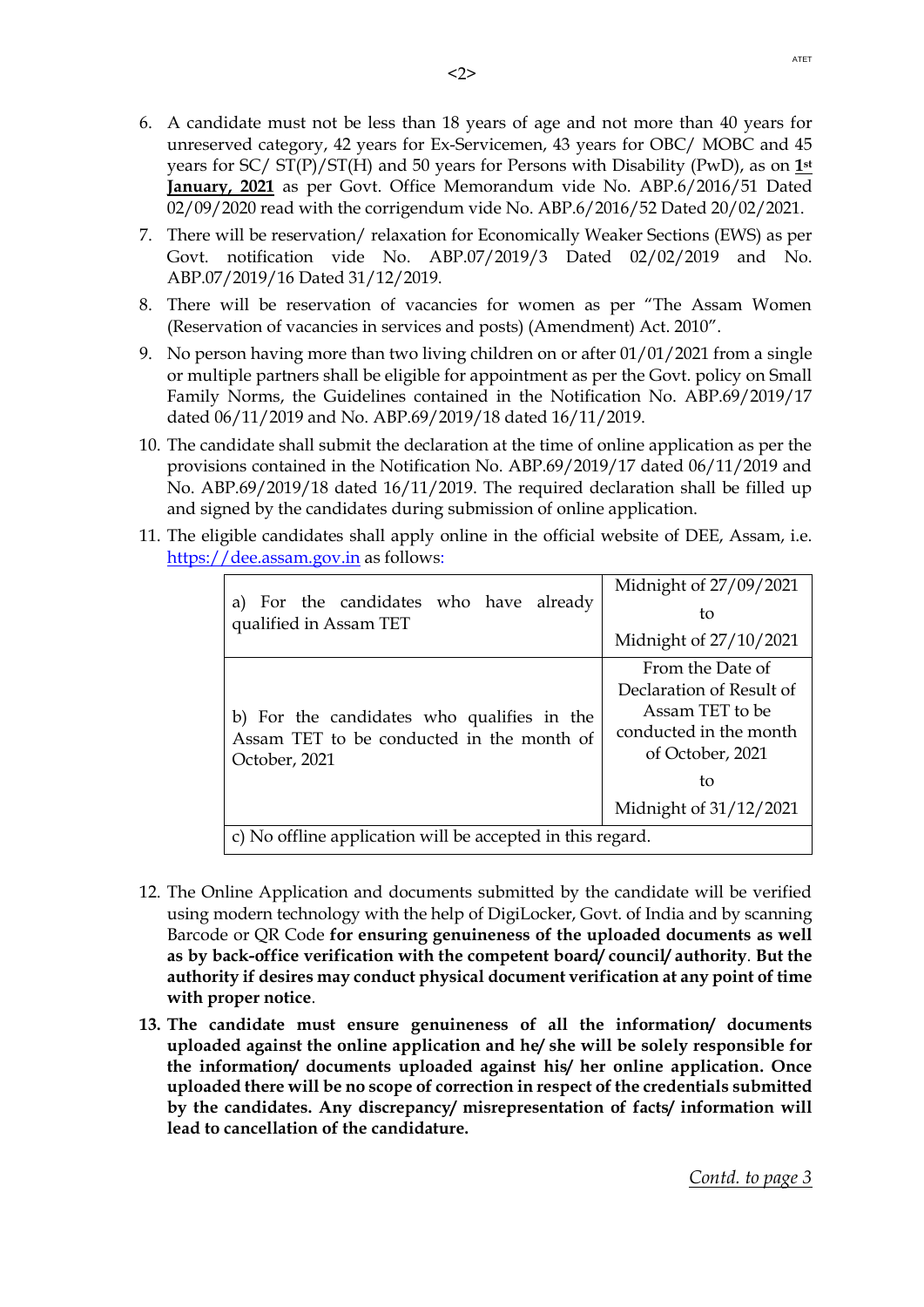- 14. **The candidature will be cancelled forthwith, if any kind of fraudulence/ discrepancy/ misrepresentation of facts/ uploaded by the candidate is established by appropriate authority at any point of time. The candidate will also be barred from taking part in any Govt. recruitment process in future and subsequent legal action will also be initiated against such candidate.**
- 15. The regular teachers working in LP School are not allowed to apply in any posts in LP Schools and regular teachers working in UP Schools are not allowed to apply in any posts in UP Schools. However, only regular LP teachers, if otherwise eligible, may apply in UP Schools through proper channel.
- 16. In conformity with the "Rights of Persons with Disabilities Act, 2016" and in compliance to the Elementary Education Department, Govt. of Assam letter No. PMA.160/2018/176 Dated 02/11/2018; it is specified that the reservation for persons with disabilities will be as follows:
	- a) 1% for blindness and low vision
	- b) 1% for deaf and hard of hearing and
	- c) 1% for locomotor disability including cerebral palsy, leprosy cured, dwarfism, acid attack victims and muscular dystrophy.
- 17. A candidate can apply in one post in one district. **Not following this criterion will lead to cancellation of candidature forthwith**.

## *18. Eligibility Criteria for LP Schools*

| S1.       | Category                                                                                                            | <b>Essential Qualification &amp; experiences</b>                        | <b>Scale of Pay</b>         |  |
|-----------|---------------------------------------------------------------------------------------------------------------------|-------------------------------------------------------------------------|-----------------------------|--|
| No.       | of post                                                                                                             |                                                                         |                             |  |
|           |                                                                                                                     | Senior Secondary (or its equivalent) with at least 50% marks and<br>(a) |                             |  |
|           |                                                                                                                     | 2-year Diploma in Elementary Education (by whatever name                | Pay Band - 2                |  |
|           |                                                                                                                     | known).                                                                 | $(PB-2) \otimes \text{Rs}.$ |  |
|           |                                                                                                                     | <b>OR</b>                                                               | $14,000/-$ to               |  |
|           |                                                                                                                     | Senior Secondary (or its equivalent) with at least 45% marks and        | $Rs. 60,500/-$              |  |
|           |                                                                                                                     | 2-year Diploma in Elementary Education (by whatever name                | plus Grade                  |  |
| Assistant |                                                                                                                     | known), in accordance with the NCTE (Recognition Norms and              | Pay and other               |  |
|           | Teacher                                                                                                             | Procedure), Regulations 2002.                                           | allowances as               |  |
| 1         | for Lower<br>OR<br>Senior Secondary (or its equivalent) with at least 50% marks and<br>Primary                      |                                                                         | admissible as               |  |
|           |                                                                                                                     |                                                                         | per "The                    |  |
| School    |                                                                                                                     | 4-Year Bachelor of Elementary Education (B.El.Ed.)                      | Assam                       |  |
|           | Senior Secondary (or its equivalent) with at least 50% marks and<br>2-Year Diploma in Education (Special Education) |                                                                         | Service                     |  |
|           |                                                                                                                     |                                                                         | (Revision of                |  |
|           |                                                                                                                     |                                                                         | Pay)                        |  |
|           |                                                                                                                     | <b>AND</b>                                                              | (Amendment)                 |  |
|           |                                                                                                                     | Passed in Assam TET for LPS, conducted by Elementary<br>(b)             | Rules, 2019"                |  |
|           |                                                                                                                     | Education Department, Assam.                                            |                             |  |

*Contd. to page 4*

ATET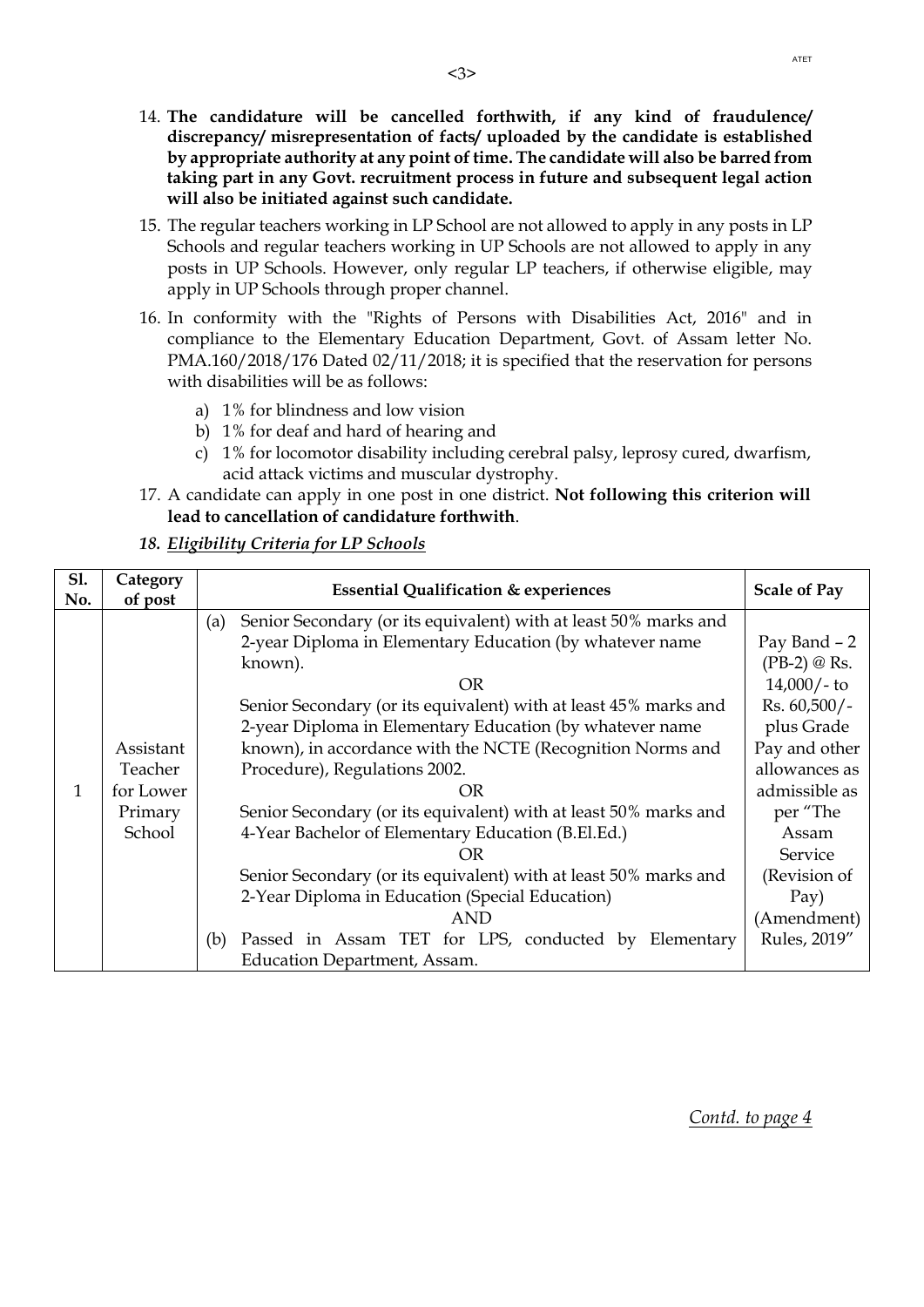#### *19. Eligibility Criteria for UP Schools*

| S1.<br>No.     | Category of<br>post                      | <b>Essential Qualification &amp; experiences</b>                                                                                                                                                                                                                                                        | <b>Scale of Pay</b>                                                                                                                                                                                                          |  |
|----------------|------------------------------------------|---------------------------------------------------------------------------------------------------------------------------------------------------------------------------------------------------------------------------------------------------------------------------------------------------------|------------------------------------------------------------------------------------------------------------------------------------------------------------------------------------------------------------------------------|--|
| 1              | Assistant<br>Teacher<br>(UPS)            | Graduate from the UGC recognized University and 2-year<br>Diploma in Elementary Education or B. Ed. or D. Ed.<br>(Special Education) or B. Ed. (Special Education) and passed<br>in Assam TET for UPS conducted by Elementary Education<br>Department, Assam.                                           | Pay Band - 2<br>$(PB-2) \otimes \text{Rs}.$<br>$14,000/$ - to Rs.<br>$60,500/$ - plus<br>Grade Pay<br>and other<br>allowances as<br>admissible as<br>per "The<br><b>Assam Service</b><br>(Revision of<br>Pay)<br>(Amendment) |  |
| $\overline{2}$ | Science<br>Teacher<br>(UPS)              | B. Sc. from the UGC recognized University and 2-year<br>Diploma in Elementary Education or B. Ed. or D. Ed.<br>(Special Education) or B. Ed. (Special Education) and passed<br>in Assam TET for UPS (Science and Mathematics) conducted<br>by Elementary Education Department, Assam.                   |                                                                                                                                                                                                                              |  |
| 3              | Assamese<br>Language<br>Teacher<br>(UPS) | Graduate from the UGC recognized University having<br>Assamese as one of the subjects and 2-year Diploma in<br>Elementary Education or B. Ed. or D. Ed. (Special Education)<br>or B. Ed. (Special Education) and passed in Assam TET for<br>UPS conducted by Elementary Education Department,<br>Assam. |                                                                                                                                                                                                                              |  |
| 4              | Manipuri<br>Language<br>Teacher<br>(UPS) | Graduate from the UGC recognized University having<br>Manipuri as one of the subjects and 2-year Diploma in<br>Elementary Education or B. Ed. or D. Ed. (Special Education)<br>or B. Ed. (Special Education) and passed in Assam TET for<br>UPS conducted by Elementary Education Department,<br>Assam. | Rules, 2019"                                                                                                                                                                                                                 |  |

- 20. The candidate who has completed the 18-month D. El. Ed. course from the NIOS (ODL) will be treated at par and equally with the other candidates who have completed the 2-year course for the purpose of this recruitment process.
- 21. The candidates having Not Clear (NC) status against any qualification will not be eligible to apply.
- 22. The candidates having qualified in Assam TET for LPS and Graduation with at least 50% marks and Bachelor of Education (B.Ed.) can also apply for the post of regular teacher in LP Schools but the person so appointed as a regular teacher shall mandatorily undergo a six-month bridge course in Elementary Education recognized by the NCTE within two years of such appointment as regular teacher. This is in conformity with the Notification No. NCTE-Regl 012/16/2018 Dated 28/06/2018 of the NCTE.
- 23. There shall be reservation for OBC/MOBC/SC/ST(P)/ST(H)/PwD/Women/ EWS/Ex-servicemen etc. as per existing Government Rules.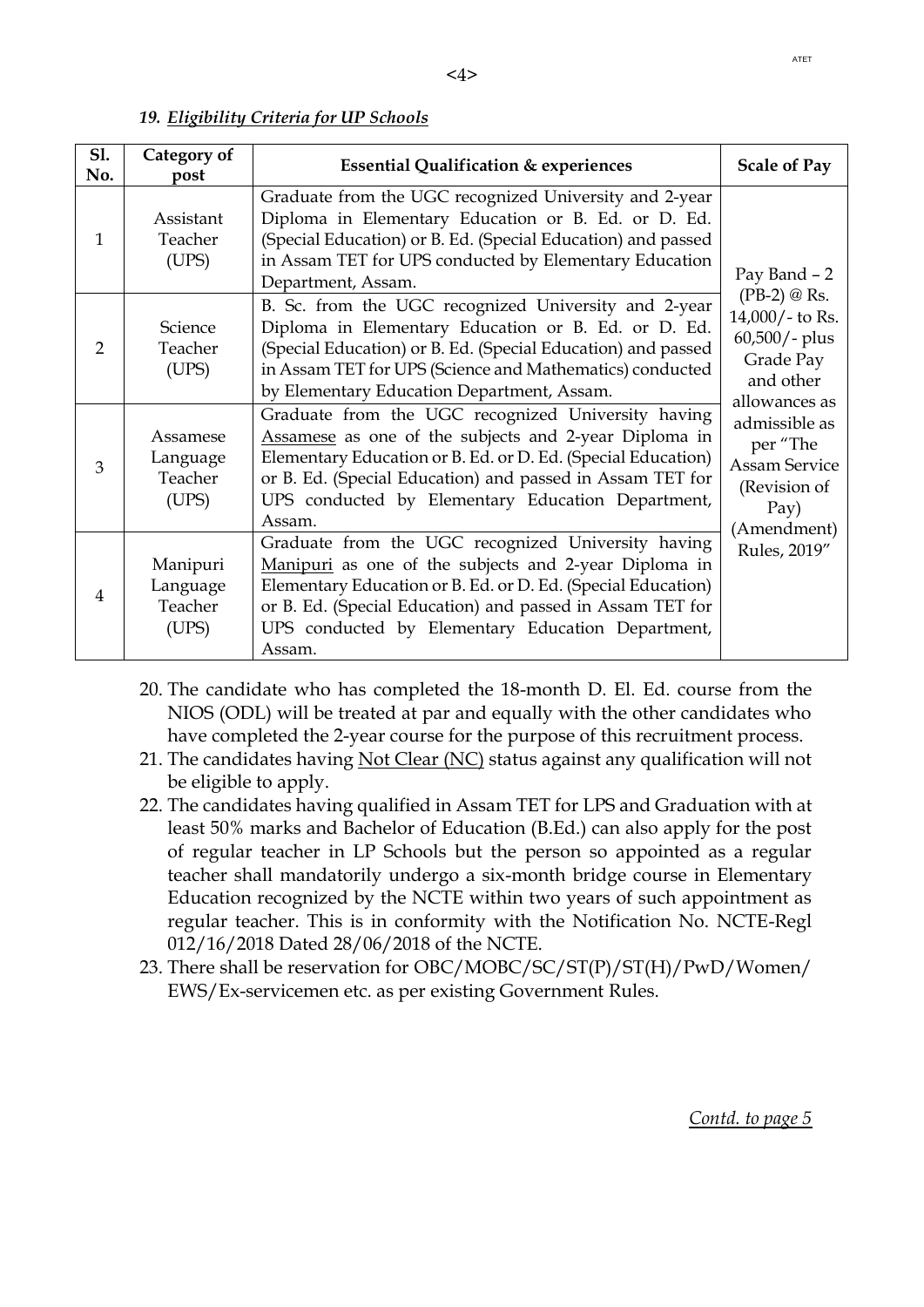## *24. Online Application Form (specimen)*

| Only for candidate qualified in Assam TET conducted by Elementary Education Department, Assam |                                                                     |                                |  |
|-----------------------------------------------------------------------------------------------|---------------------------------------------------------------------|--------------------------------|--|
| Assam TET Roll No.                                                                            |                                                                     | Assam TET Certificate Form No. |  |
| Date of Birth:                                                                                |                                                                     |                                |  |
| Name of candidate:                                                                            |                                                                     |                                |  |
| Father's Name:                                                                                |                                                                     |                                |  |
| Mother's Name:                                                                                |                                                                     |                                |  |
| Address:                                                                                      |                                                                     |                                |  |
| Mobile Phone Number:                                                                          |                                                                     |                                |  |
| Language-I                                                                                    | Gender                                                              | Caste                          |  |
| Physically Handicapped Status with %:                                                         |                                                                     |                                |  |
|                                                                                               | Qualification Year of Passing Marks Obtained Total Marks Percentage |                                |  |
| HSSLC:<br>1.                                                                                  |                                                                     |                                |  |
| Degree:<br>2.                                                                                 |                                                                     |                                |  |
| Assam TET Mark:<br>3                                                                          |                                                                     |                                |  |
| 4. $D$ El Ed/B Ed                                                                             |                                                                     |                                |  |
|                                                                                               |                                                                     |                                |  |

### Co-curricular activities

NCC: Sports: Sports: Cultural: In case of sports and cultural activities the candidates must represent the State or Nation.

# *Declaration*

I hereby declare that the information submitted herein are true and correct. I understand that in the event of particulars or information given herein being found false or incorrect, my candidature for the recruitment is liable to be rejected or cancelled. In the event of my misstatement/discrepancy in the particulars if detected, after my appointment, my service shall be terminated without any notice to me.

*Signature of Candidate*

| $\mathbf{D}$<br>.<br>eview<br>اللقاء ومساحاتها<br>. .<br>---<br>_______ |  |
|-------------------------------------------------------------------------|--|

## **25. Selection Process:**

**The Selection of the candidates shall be strictly in order of merit considering the reservation for EWS/OBC/MOBC/SC/ST(P)/ST(H)/PWD etc. and marks will be allocated as follows**: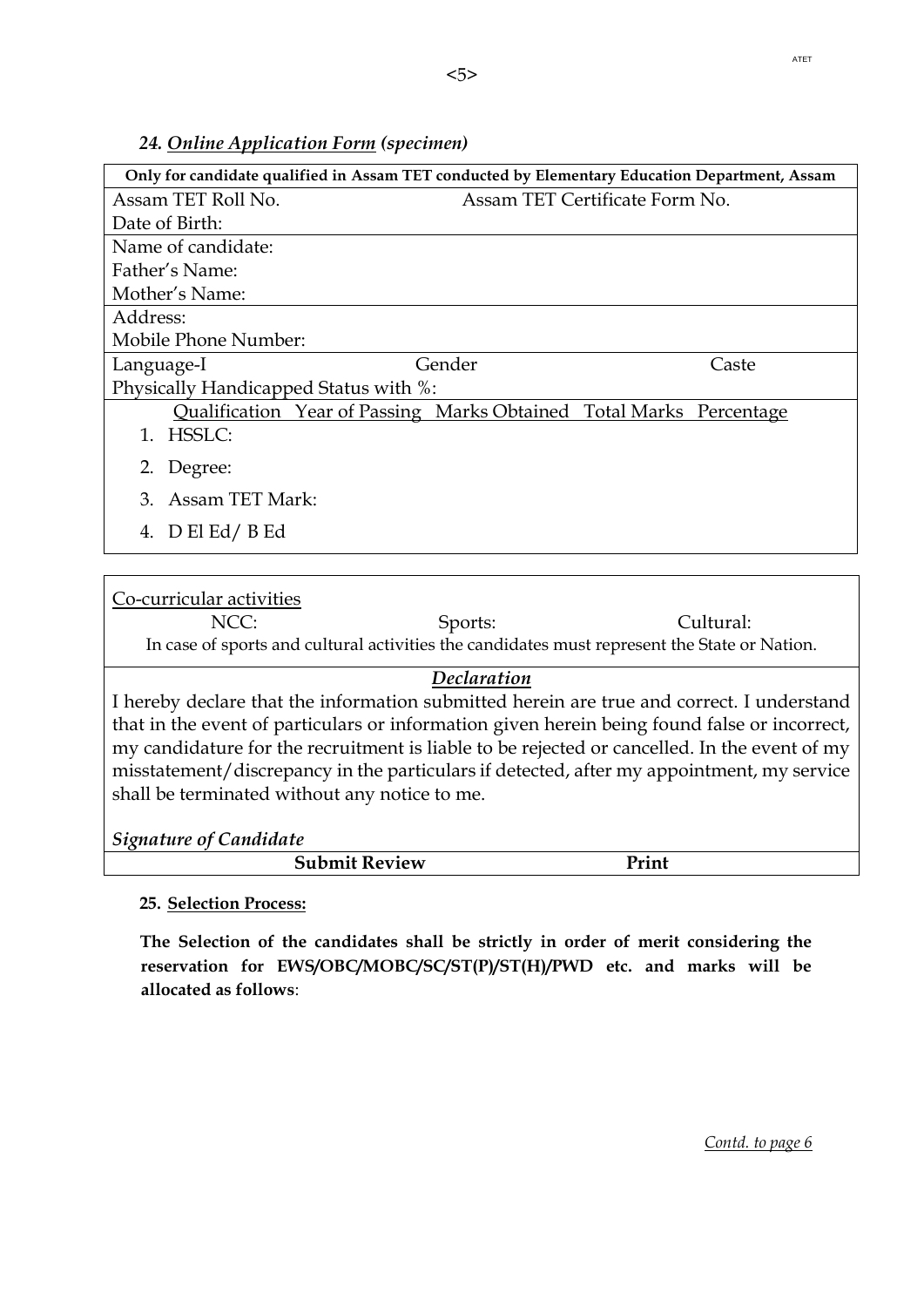### **A. Lower Primary**

| S1.<br>No.                    | Particulars                                                                         |                                          | Maximum<br><b>Marks</b> |  |
|-------------------------------|-------------------------------------------------------------------------------------|------------------------------------------|-------------------------|--|
| $\mathbf{1}$                  | HSSLC or its equivalent                                                             | Marks will be in proportion to the       | 100                     |  |
| $\overline{2}$                | Assam TET for LPS                                                                   | percentage of marks secured in the       | 100                     |  |
|                               |                                                                                     | examination; for example, if a candidate |                         |  |
| 3                             | Profession Qualification (DEIEd or                                                  | secures 54% aggregate marks in HSSLC     |                         |  |
|                               | BEd etc.)                                                                           | Examination, he/she shall be given 54    | 100                     |  |
|                               |                                                                                     | marks for the HSSLC Examination.         |                         |  |
|                               | NCC: 10 marks for NCC – "C" Certificate                                             |                                          | 10                      |  |
| $\overline{4}$                | 5 marks for NCC - "B" Certificate                                                   |                                          |                         |  |
| 5                             | Certificate in Recognized Sport representing Assam officially at National Level     |                                          | 10                      |  |
| 6                             | Achievements in Fine Arts and Cultural Activities representing the State officially |                                          | 10                      |  |
|                               | at National Level                                                                   |                                          |                         |  |
| <b>Maximum Marks obtained</b> |                                                                                     |                                          | 330                     |  |

*Note: Any other marks obtained in other exams such as HSLC or Equivalent, Graduation, Post-Graduation and other Professional Qualification not mentioned in the guideline of NCTE will not be considered.*

# B. **Upper Primary:**

| S1.<br>N <sub>0</sub>         | Particulars                                                                                              |                                                                                                                                | Maximum<br><b>Marks</b> |
|-------------------------------|----------------------------------------------------------------------------------------------------------|--------------------------------------------------------------------------------------------------------------------------------|-------------------------|
| 1                             | HSSLC or its equivalent                                                                                  | Marks will be in proportion to the                                                                                             | 100                     |
| $\overline{2}$                | Graduation                                                                                               | percentage of marks secured in the                                                                                             | 100                     |
| 3                             | Assam TET for UPS                                                                                        | examination; for example, if a                                                                                                 | 100                     |
| 4                             | Profession Qualification (DEIEd or<br>BEd etc.)<br><b>NCC</b>                                            | candidate secures 54% aggregate marks<br>in HSSLC Examination, he/she shall be<br>given 54 marks for the HSSLC<br>Examination. | 100                     |
| 5                             | 10 marks for NCC - "C" Certificate<br>5 marks for NCC - "B" Certificate                                  |                                                                                                                                | 10                      |
| 6                             | Certificate in Recognized Sport representing Assam officially at National Level                          |                                                                                                                                | 10                      |
| 7                             | Achievements in Fine Arts and Cultural Activities representing the State officially<br>at National Level |                                                                                                                                | 10                      |
| <b>Maximum Marks obtained</b> |                                                                                                          |                                                                                                                                | 430                     |

*Note: Any other marks obtained in other exams such as HSLC or Equivalent, Post-Graduation and other Professional Qualification not mentioned in the guideline of NCTE will not be considered.*

# **26. Documents required to be uploaded in colour:**

- i. Passport Size Photograph.
- ii. HSLC Admit Card.
- iii. HSSLC Mark-sheet and Certificate.
- iv. Degree Mark-sheet and Certificate.
- v. Any other Mark-sheet and Certificate of higher education.